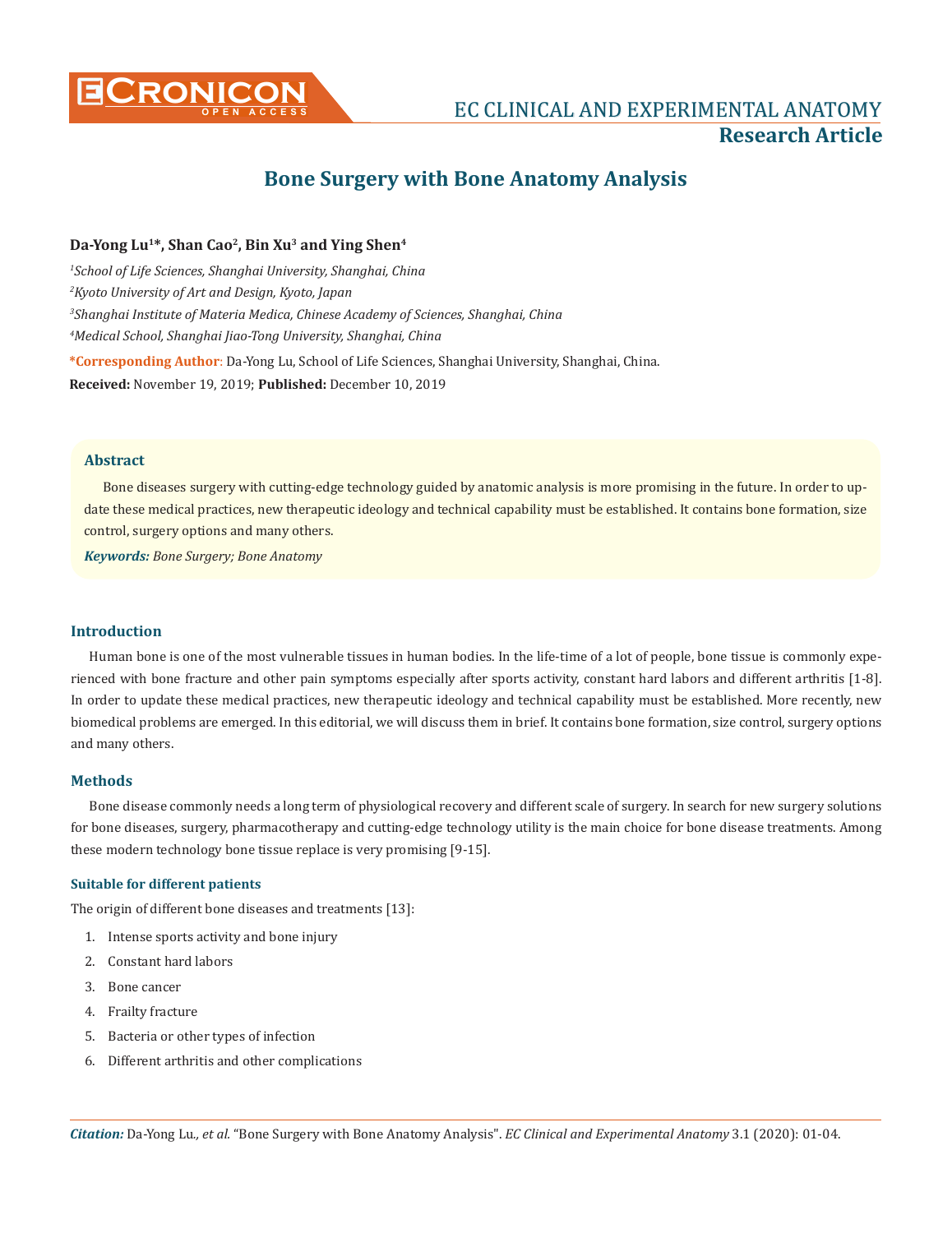To treat these different bone diseases, surgery or pharmacotherapy must be utilized.

#### **Results**

In many bone disease treatments, some bones are greatly damaged or deformation (break to a lot of small pieces, bone deaths or deformation), artificial bones (many alloy bones are available) will be replaced. There are many new attempts in clinical bone disease treatments. However, the artificial bones are difficult to make, very expensive to personalize and uncommon in clinical settings until now.

# **Major artificial bone matrix [11]**



Why do we present with this progressive scheme? Metals or alloys are strong in force but more resistance from human bodies. Presently, majority of clinical practice is used with these materials. Generally, we need to change this modality and utilize more ranges of biomaterials. This process will be guided for future therapeutic studies.

## **Artificial intelligence (AI)**

New methodology may change the fate of anatomic study in bone disease treatments [15-17]. It may be only a buzzword (AI) without scientific pathways for moving forwards. Anatomic study of bone disease treatments by AI may gradually deepen these researches. Welcome mathematical specialists for joining in may be very helpful [18,19]. Apart from that, we propose this scheme of mathematical modality establishments and clinical applications.

#### **Technical merges**

Technical and medical merge is a commonplace in modern medicine [20-23]. We shall adhere with these kinds of medical merge of both technology and disciplines as a future trend [24,25]. That includes above-mentioned ways. Given with this new trend, we may achieve many unexpected successes in bone disease treatment and surgery.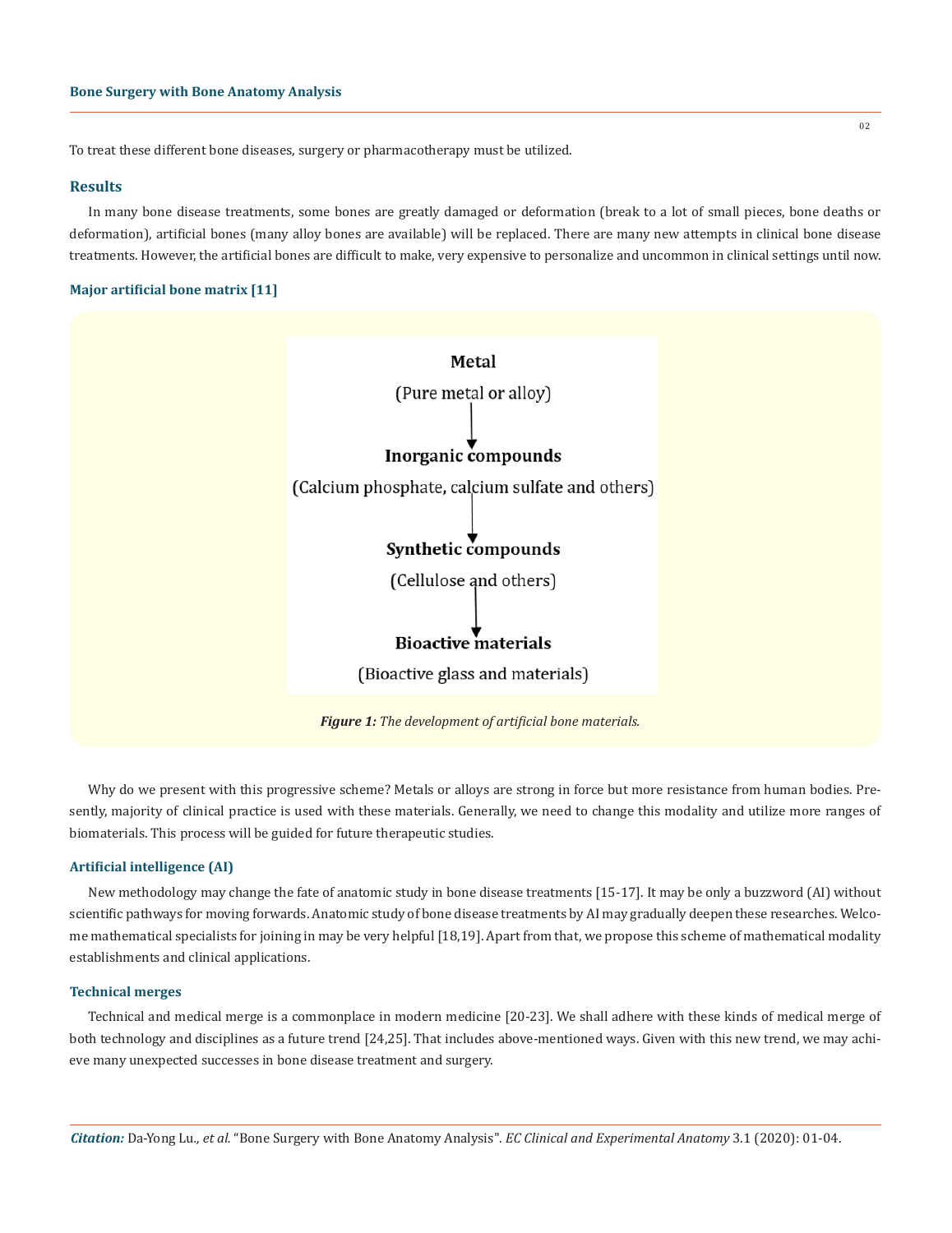

*Figure 2: Mathematical and anatomic cooperation.*

#### **Discussion**

Presently, a systematic approach has been made for replacing broken bones with artificial bones. Rheumatic arthritis can undergo a long process of bone deformation. Among these deformed bones, we cannot simply replace with normal or pathological bone, some adjustments are needed. Patients with bone diseases are greatly different in physiological characters (human size, height and bone locations). Each bone has different in anatomic patterns and pathologic styles. The artificial bone producers may be difficult to provide all these different products. As a result, different sized bone materials will be manufactured for different purposes. In order to do so, many anatomical information and study is required.

#### **Conclusion**

Replaced bones have a lot of different characters and functionality (compositions and physical strengths). From these different therapeutic purposes, a great anatomical study and artificial intelligence capability will be improved and widely utilized worldwide.

# **Conflict of Interests**

None.

#### **Bibliography**

- 1. [Melton J. "Hip fracture; a worldwide problem today and tomorrow".](https://www.ncbi.nlm.nih.gov/pubmed/8110512) *Bone* 14.1 (1993): S1-S8.
- 2. Lu DY and Che JY. "Osteoporosis treatments". *[Clinical Biotechnology and Macrobiology](https://scientiaricerca.com/srcbmi/pdf/SRCBMI-03-00087.pdf)* 3.2 (2019): 612-614.
- 3. Lu DY., *et al*[. "Osteoporosis in old women, therapeutic selection".](https://www.ecronicon.com/ecor/pdf/ECOR-09-00319.pdf) *EC Orthopaedics* 9.7 (2018): 386.
- 4. [Choudhary D and Alam A. "Anti-osteoporotic activity of bioactive compounds from Iris germanica targeting NK-Kappa B".](https://www.ecronicon.com/ecpt/pdf/ECPT-06-00216.pdf) *EC Pharma[cology and Toxicology](https://www.ecronicon.com/ecpt/pdf/ECPT-06-00216.pdf)* 6.8 (2018): 665-678.
- 5. Pili FG., *et al*[. "Osteosarcopenia; A genriatric syndrome".](https://www.ecronicon.com/ecor/pdf/ECOR-09-00346.pdf) *EC Orthopaedics* 9.10 (2018): 741-754.
- 6. [Marks R. "Vitamin E and osteoarthritic cartilage: Does vitamin E influence cartilage integrity?"](https://www.ecronicon.com/ecor/pdf/ECOR-10-00419.pdf) *EC Orthopaedics* 10.5 (2019): 281-294.

03